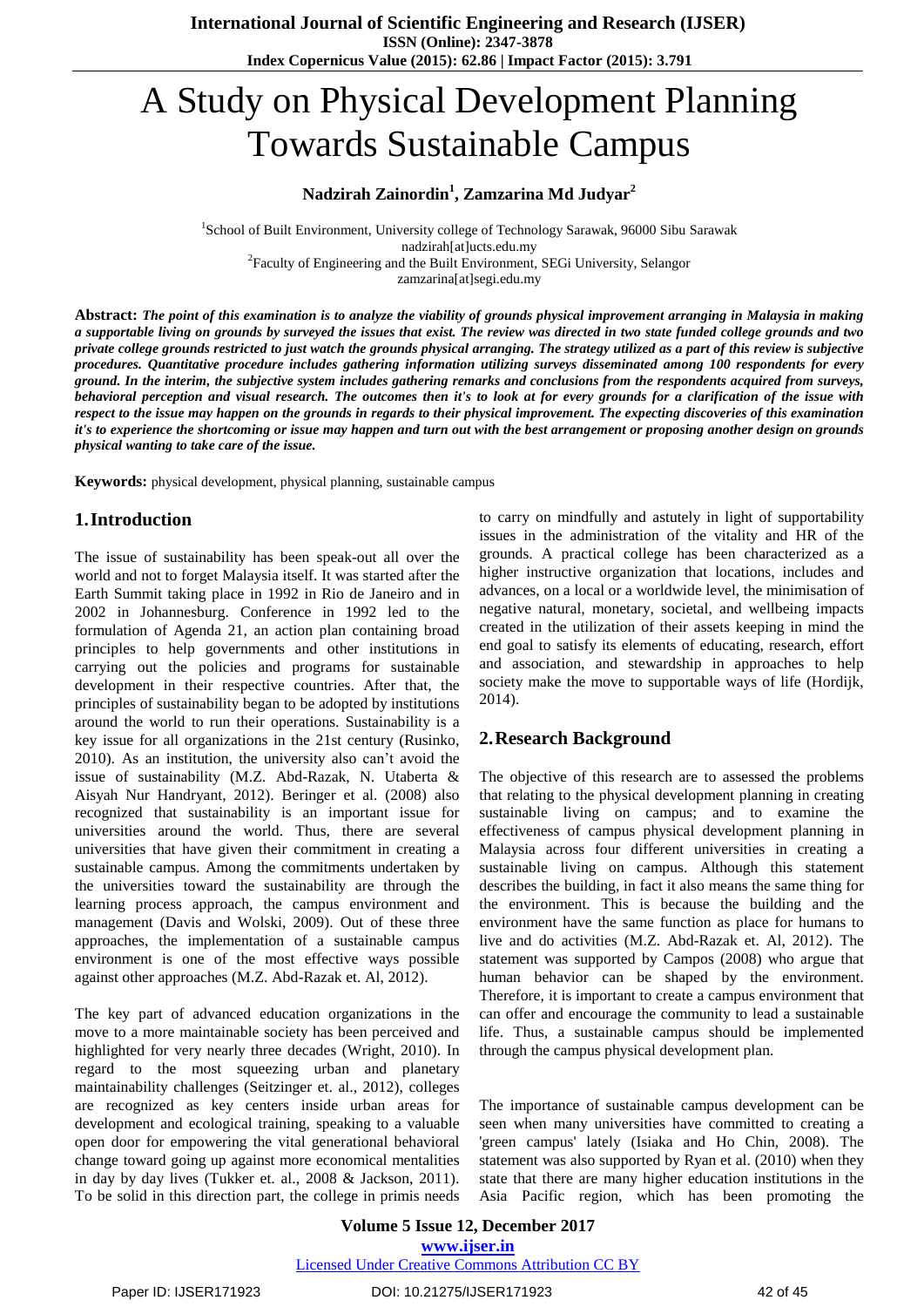implementation of 'green campus'. This is because there are many benefits that can be achieved through the development of a sustainable campus. Thus, many universities have made sustainability a priority in planning and designing new projects on the campus (Alfieri et al., 2009). As emphasized by Neuman and Kliment (2004), three main aspects that need to be addressed in the campus planning are accessibility, safety and community participation (M.Z. Abd-Razak et. Al, 2012). Research on compact planning practices found in the approach can provide a suitable environment to support all three aspects. In addition, this design approach also provides various advantages of campus planning in other aspects such as circulation, transportation, provision of amenities and others.

To obtain the necessary data and information, quantitative techniques were used. Methods and tools used in this study its questionnaires. The research was conducted in two public and two private university campuses. The selection of university campuses in this research is based on their approach, design and also actively promoting sustainability in their respective campuses. The two public universities are University Malaya (UM) in Kuala Lumpur and University Technology Malaysia (UTM) in Johor. Next two private universities are University College of Technology Sarawak (UCTS) in Sibu and Herriot-Watt University (HWUM) in Putrajaya. This research was limited to campus physical planning only. Among the components in the physical outline of the grounds analyzed are the format of the grounds, openness, dissemination, building configuration, scene and condition, transport and versatility and security and lighting.

#### **3.Results and Discussion**

Look into found that there are contrast approach has been utilized to arrange the physical improvement for look into grounds. Inquire about likewise found that each approach taken has its own points of interest and impediments. In addition, there are additionally issues that were shared among the grounds. 400 sets of questionnaires has been distributed to four institutions, HWUM, UCTS, UTM and UM. Where each institution contributed 100 sets of feedback.

By referring to the Figure 1 student's feedback on accessibility in their institution. Accessibility can be defined in this research as a how the student can reach from one point to one point. The linkage between one building block to another building and also can be describe further as how ease student can access to surrounding of their campus. HWUM, 80 numbers of students agree with their campus arrangement. UCTS's students having the same number of feedback like HWUM. UTM, only 65 numbers of students agree and UM having 55 numbers of students agree. For UTM and UM student's, most of them agreed that the capacity and also the campus area are too large to access with limited medium to be use to access from one zone to another zone unless they are using car, motorcycle or bicycle to make them easier to move. Compared to HWUM and UCTS, they are actually still under one roof and ease to them to move from one block to another.



**Figure1:** Student's Feedback on Accessibility in Institution

Furthermore, by referring to the Figure 2 student's feedback on public transport in the institution. HWUM students 45 agrees and 55 are not. These it's due to, in their location it's not easy to get public transportation as like if they are in a city. The public transportation too limited and they have to catch with the timing interval set by the transportation's company and sometimes not goes as per schedule. Most of them choose to have their own transportation. UCTS students said 20 agrees and 80 are not. In their campus the public transportation it's hardly to get and most of them were agreed that having own transportation it's a must. Otherwise, if the student stays in university hostel, the university busses are provided to them to use. From conducted research, result showed that all institutions providing bus services in order to ease movement of students, average of the respondent state that bus services is comfortable but still the most preferable medium its having their own transportation.



**Figure 2:** Student's Feedback on Public Transport in the Institution

Figure 3 about student's feedback on safety aspect in the institution itself not including their residential or hostel. HWUM students 75 agree and 25 disagree. UCTS 65 agree and 35 disagree, UTM 55 agree and 45 disagree, and UM 55 agree and 45 disagree. In view of the input gotten from the respondents, there are a few areas that claim to be not protected in the exploration grounds. Streets, walkways and stopping are among the regions which considered high hazard regions. It is firmly identified with lighting element when rate of positive reacts in these regions is low contrasted with different territories. The rate of respondents expressed that the lighting territory at that region is great are low.

**Volume 5 Issue 12, December 2017 [www.ijser.in](file:///G:\www.ijser.in\Documents\www.ijser.in)** [Licensed Under Creative Commons Attribution CC BY](http://creativecommons.org/licenses/by/4.0/)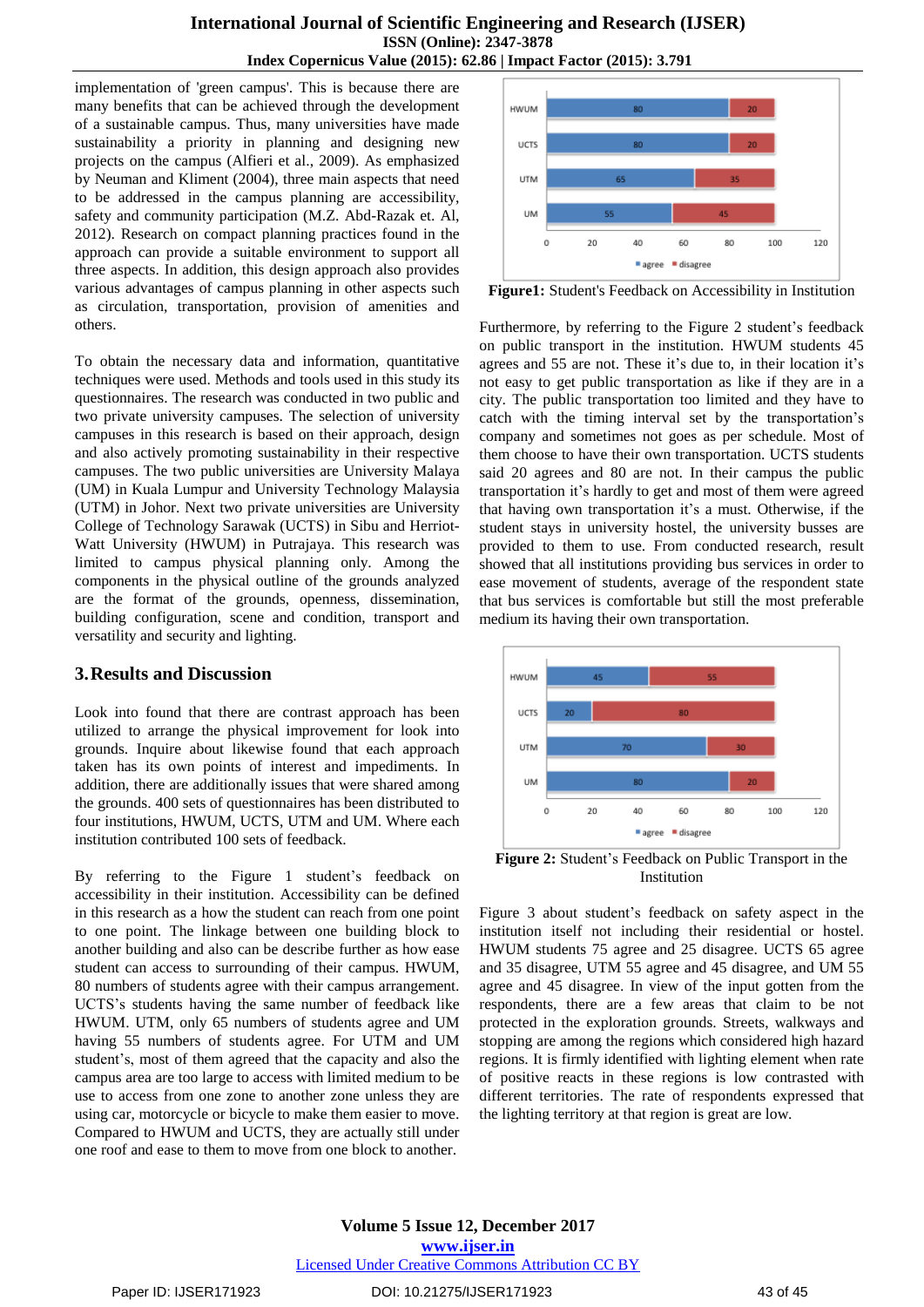

**Figure 3:** Student's Feedback on Safety Aspect in the Institution

Figure 4 regarding student's feedback on visibility in the institution. HWUM students 75 agree and 25 disagree. UCTS 80 agree and 20 disagree, UTM 65 agree and 35 disagree, and UM 55 agree and 45 disagree. Visibility in these researches covered on the safety and lighting factors surrounding of the institutions which may affect the student's movement in their campus itself. Scholastic people group ought to be furnished with an advantageous and secure get to that interfaces all institutions to all students. Wellbeing and lighting are two imperative components which rely on upon each other. To guarantee the grounds are protected, lighting angles likewise assume a major part rather than safe use of outline strategy and plan. The higher the level of lighting on grounds, the higher the potential to make a protected domain, particularly around evening time. Rather than facilitate the vision, great lighting is one of the casual checking systems that can be utilized to avoid wrongdoing.



**Figure 4:** Student's Feedback on Visibility in the Institution

Explore found that grounds arranging that place one building separated from another can raise a security issues (Figure 4). Security issues emerge when area of the building is independent and far separated from other building bringing on expanding out yonder of grounds group. For vehicle utilization, the more extended the separation, the more drawn out the time they will be out and about. At the same time, they are presented to different dangers. In expansion, people on foot likewise get an indistinguishable hazard from the remove increment and they additionally need to go through high hazard territories. In view of the criticism gotten from the respondents, there are a few areas that claim to be not sheltered in the examination grounds. Streets, walkways and stopping are among the ranges, which considered high hazard ranges. It is firmly identified with lighting element when rate of positive reacts in these zones is low contrasted with different zones. The rate of respondents expressed that the lighting zone at that region is great are low.

# **4.Conclusion**

Comes about demonstrated that there are a few shortcomings in physical advancement arrangements of contemplated grounds. Improvement arranges utilizing a wide range and put the area of the structures are far separated have a major effect on the grounds openness and circulatory framework. Advancement of extensive zone is troublesome for colleges to give offices, for example, secured walkways, bikeways, ideal lighting and finishing in a controlled setting all through the grounds. What's more, the grounds plans must guarantee solidarity in the building outline and arranging to build up the character of the orders advertised. To guarantee the comfort of understudies, the grounds transportation framework ought to be more precise and convenient calendar. Also, lighting is a vital angle in guaranteeing the security of understudies, particularly around evening time. It can be reasoned that the physical improvement of grounds arranging positively play a major part in impacting the supportability of a grounds.

# **5.Acknowledgement**

This research was supported University College of Technology Sarawak (UCTS) Research Grant. We thank our colleagues, who provided insight and expertise that greatly assisted the research, although they may not agree with all of the interpretations/conclusions of this paper. We would also like to show our gratitude to the Director Centre of Research and Development University College of Technology Sarawak for sharing their pearls of wisdom with us during the course of this research, and we thank 3 "anonymous" reviewers for their so-called insights. We are also immensely grateful to all very supportive colleagues for their comments on an earlier version of the manuscript, although any errors are our own and should not tarnish the reputations of these esteemed persons.

## **References**

- [1] Alfieri, T., D. Damon and Z. dan Smith, 2009. Fromliving building to living campuses. Plann. High. Educ., 38(1): 51-59.
- [2] Beringer, A., T. Wright and L. Malone, 2008. Sustainability in higher education in atlantic Canada. Int. J. Sustainab. High. Educ., 9(1): 48-67.
- [3] Campos, P., 2008. Sustainable Education Campus in Spain: Nature and Architecture for Training. Organisation for Economic Co-Operation and Development.
- [4] Davis, G. and M. Wolski, 2009. E-waste and the sustainable organisation: Griffith University's approach to e-waste. Int. J. Sustainab. High. Educ., 10(1): 21-32.
- [5] Hordijk, I. Position paper on sustainable universities. J. Clean. Prod. 2014, 14, 810–819.
- [6] Isiaka, A. and S. Ho Chin, 2008. Developing sustainable index for university campus. EASTS International Symposium on Sustainable Transportation Incorporating Malaysian Universities Transport Research Forum